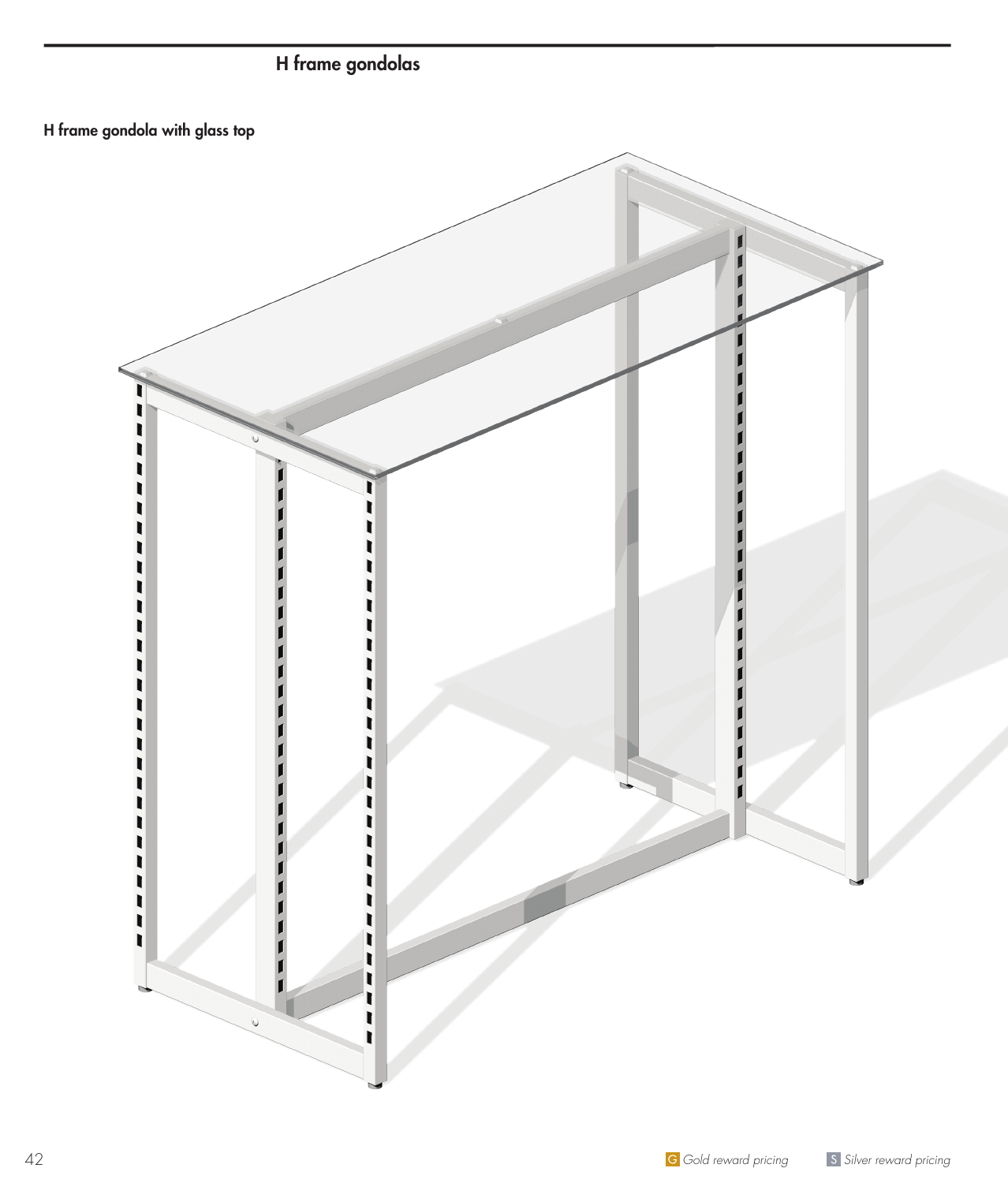# H frame gondolas

## H frame gondola

*1290 W × 632 mm D M10 thread at base of posts allows for optional castors. Castors can be found on page 35. Bracing plates not needed when using castors.*

1480 mm H E0614.4





| Quantity | Saving | Each inc GST |
|----------|--------|--------------|
| 1.9      |        | \$329.00     |
| 10-49    | 12%    | \$289.00     |
| 50+      | 24%    | \$249.00     |
|          |        |              |

G \$249.00 S \$289.00 Reward pricing Each inc GST

CH Chrome

1240 mm H E0613.4





Quantity Saving Each inc GST

| $1-9$                              |     | \$299.00 |  |
|------------------------------------|-----|----------|--|
| $10-49$                            | 13% | \$259.50 |  |
| $50+$                              | 26% | \$220.00 |  |
| <b>Reward pricing Each inc GST</b> |     |          |  |

G \$220.00 S \$259.50



| 1-9   |     | \$349.00 |
|-------|-----|----------|
| 10-49 | 11% | \$309.00 |
| 50+   | 22% | \$269.00 |
|       |     |          |

G \$319.00 \ S \$354.00 Reward pricing Each inc GST

 $\frac{1.9}{10.49}$  – \$389.00<br>10.49 9% \$354.00

\$319.00







1240 mm E0613.4